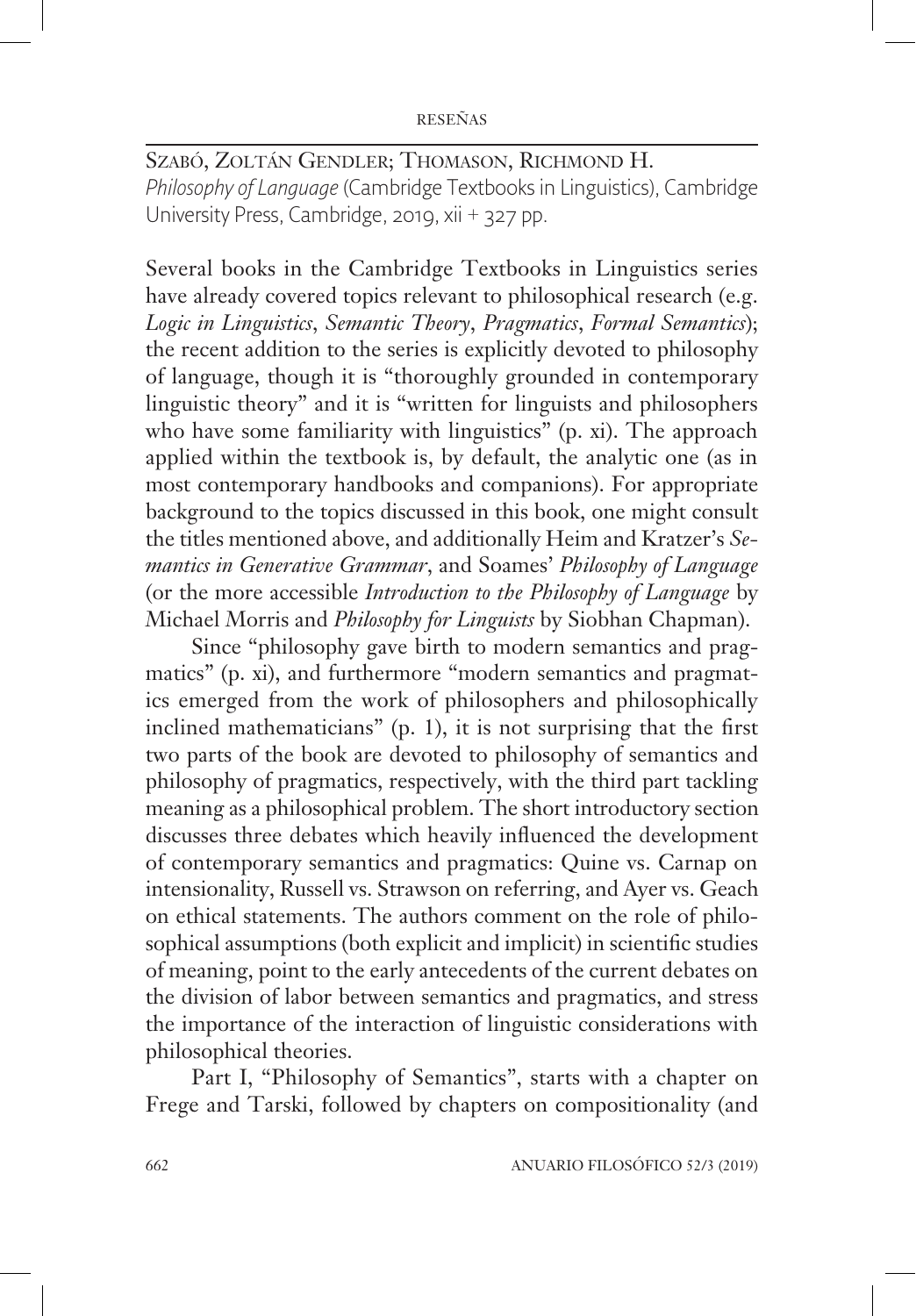## RESEÑAS

other relevant issues such as productivity and context), reference and quantification, tense and modality (with sections on, among other issues, possibility and possible worlds, and possibilia), and intentionality (with a discussion of mental phenomena, unreality and propositions). The discussion of the achievements, influences, but also limitations of Fregean and Tarskian semantics leads to the observation that "linguists have added something that was not appreciated by Frege, Tarski, or Carnap: respect for natural languages and a powerful arsenal of methods for dealing with semantic evidence. Linguists' confidence in the ultimate orderliness and underlying rationality of natural languages has proved to be far more rewarding than the skepticism of the [early] logicians and philosophers" (p. 40).

In the conclusion to the chapter on compositionality (understood as interpretation of complex expressions in terms of the interpretations of their simpler parts), the authors stress that "adhering to the principle of compositionality forces us to think in a highly systematic way, linking semantic interpretation with syntactic structure. This makes it a fruitful hypothesis. But perhaps it is more than that: a generalization that holds across all possible human languages and has the force of a law" (p. 63).

In a short section on time and philosophy and linguistics, the authors remark that "using centered worlds to enrich the representation of propositions, we are able to maintain a natural extension of the standard semantic theory that is free of subjectivity and that appears to deal with the most pressing difficulties" (p. 104). Every chapter in this part demonstrates the benefits of supplementing research within formal linguistics with insights from philosophy (and, by extension, the benefits of formal linguistic analyses for philosophical inquiries). At the same time, however, it is necessary to keep linguistic problems apart from the philosophical ones.

Part II, "Philosophy of Pragmatics", comprises five chapters: on Austin and Grice (with sections on the classical issues of ordinary language, speech acts, speaker meaning, conversational implicature), on context and content (complementing the discussion of compositionality in chapter 2), on common ground and conversational update, on implicature and figurative speech, and on asser-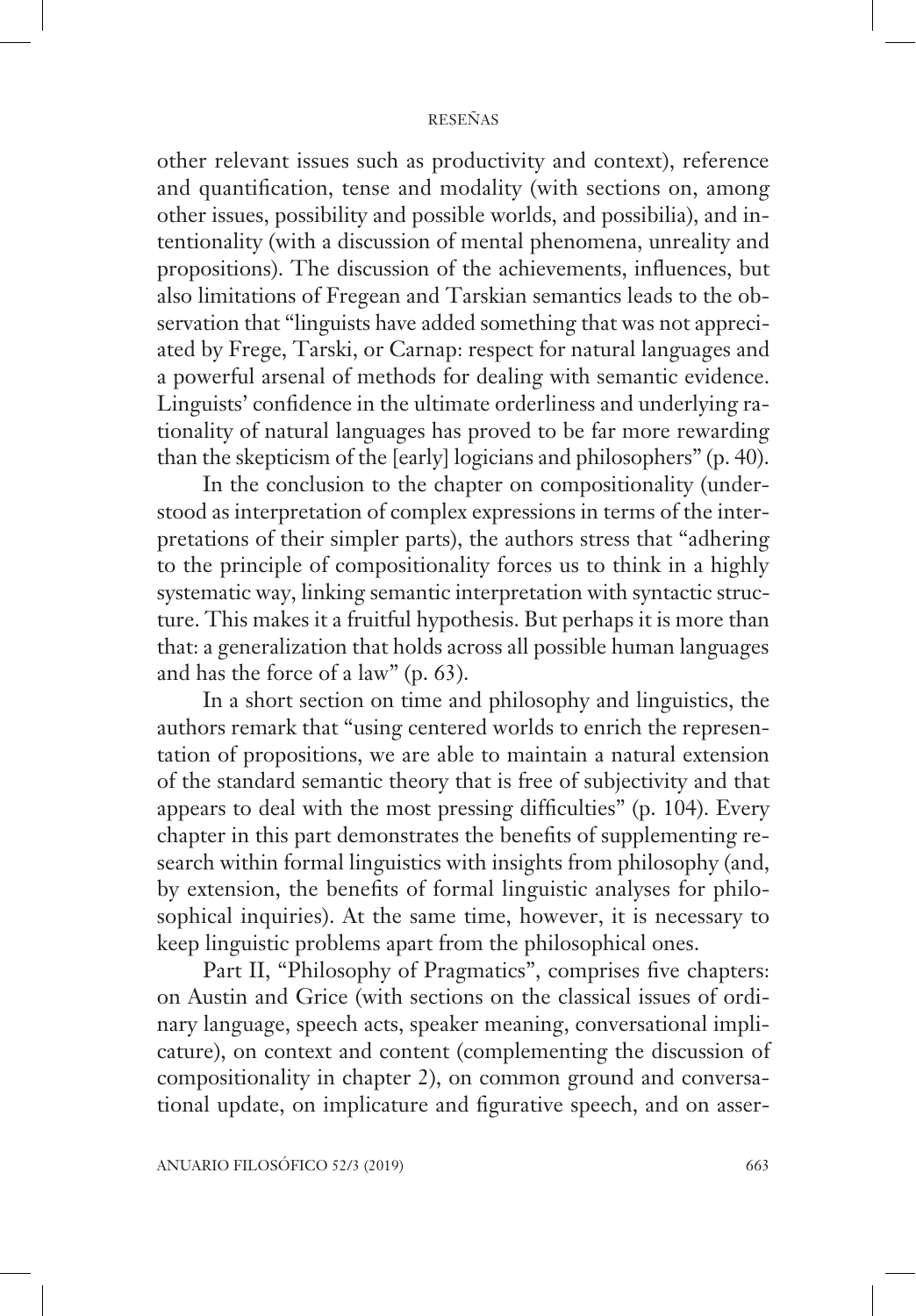## RESEÑAS

tion and other speech acts. Philosophers have focused considerable attention on the speech act of assertion since "what makes assertion unique among speech acts is its capacity to transfer knowledge" (p. 234). The topics discussed in this part clearly demonstrate the benefits of integrating results from linguistics and philosophy for better understanding of meaning and communication.

In the conclusion to the chapter on implicature and figurative speech the authors claim that there are areas of pragmatics that are far closer to philosophy than to linguistics and that some of the best work on metaphor and figurative language "has been done by philosophers more concerned with aesthetics and philosophy of art than with philosophy of language" (p. 216). One might add here that also cognitive linguistics has provided important contributions to these debates, the same is also true of such uses of language as irony, fruitfully studied by philosophy (and it needs to be stressed that definitely not only within the analytic tradition), linguistics, theory of literature, and, more recently, cognitive psychology.

Part III is devoted to "Meaning as a Philosophical Problem", and covers such topics as meaning and use (including a discussion of Grice's program, and Lewis' program), externalism and internalism (with a brief note on skepticism about semantics, followed by a discussion of different thought experiments, and notes on narrow content), and paradox and vagueness. Paradoxes constitute one of the perennial problems for philosophical analysis and "linguistic semantics shares with mathematics the honor of having its foundations infested with paradoxes" (p. 277). The chapter shows ways of addressing semantic paradoxes by enforcing a clear separation of object language and metalanguage, whereas in developing an adequate theory of vagueness some amount of arbitrariness is inevitable (p. 288).

The book is furnished with a very useful glossary of key terms, concepts and symbols, a bibliography and two indexes (names and subjects).

*Philosophy of Language* is a most stimulating but also rather demanding textbook (especially in Part I); an advanced and up-todate introduction to philosophical understanding of meaning and